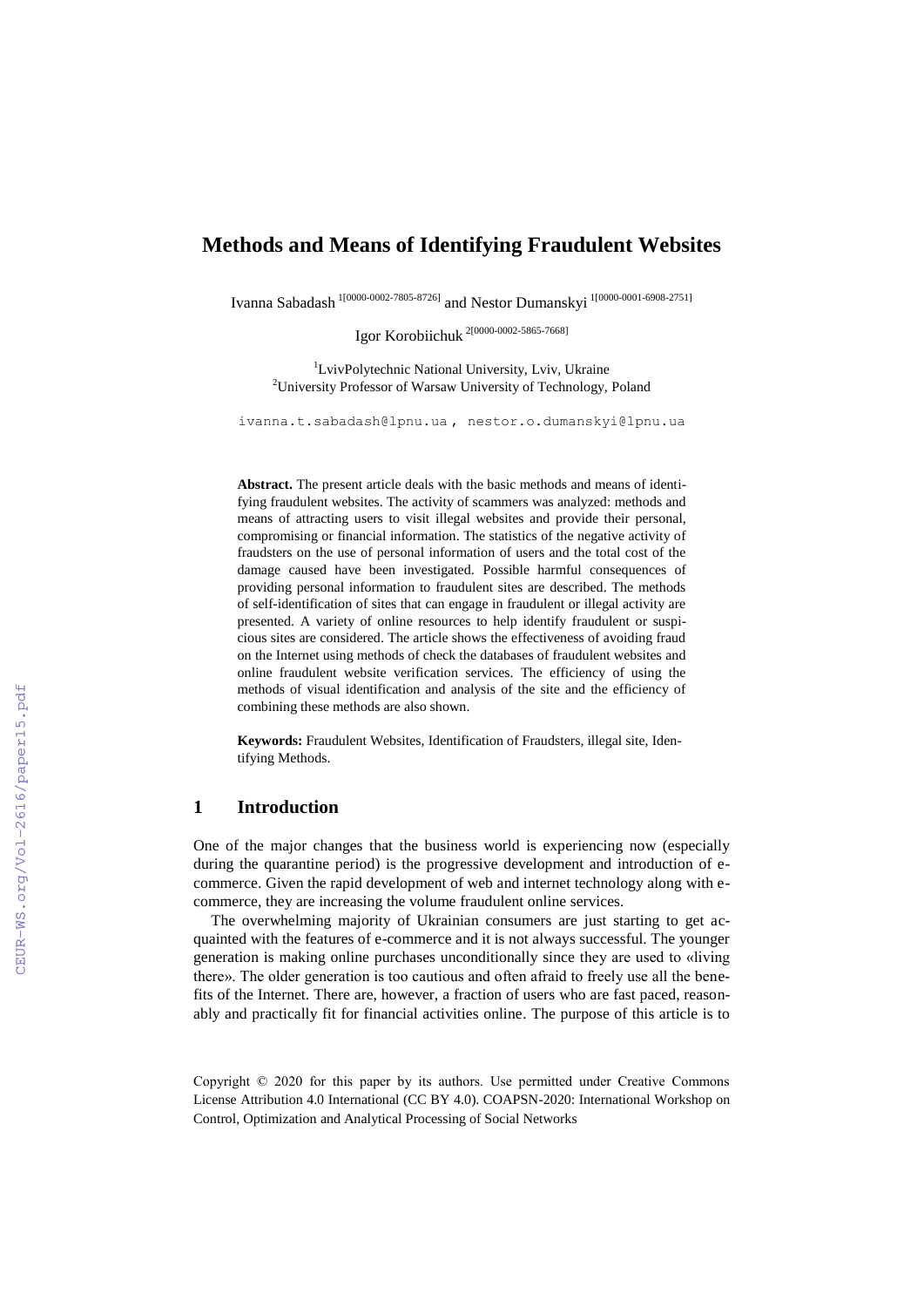increase the number of the latter by protecting consumers of Internet services from social engineering.

Social engineering, or the luring of user data by criminal means, based on the basic human weaknesses, trust, fear and haste. [5]

## **2 Related works**

Asha S. Manek, P. Deepa Shenoy, M. Chandra Mohan, K. R. Venugopal in their work analyze the problem of online shopping platform. Users on the Web sell and buy goods in e-store, active use online banking sphere and often give review about their online shopping experience. Often people deliberately give false feedback with malicious intent to promote fraudulent schemes and distribute fraudulent online business. It is not always necessary to rely on feedback from people on WEB, although for many it is an important component of decision-making. Scientists in their work propose a new method Bayesian logistic regression classifier (BLRFier) that detects fraudulent and fishing websites by analysing user reviews for online shopping websites. They have built dataset by crawling reviews of truthful and fraudulent eshopping websites to apply supervised learning techniques. Experimental evaluation of BLRFier model reach 100% accuracy meaning the effectiveness of this approach for real-life use. [1] Daisuke Miyamoto, Hiroaki Hazeyama, Youki Kadobayashi in their research introduce HumanBoost, special an approach that aims at improving the correctness of detecting phishing sites by utilizing users' past trust decisions (PTDs). When a text forms of website asks for fill personal information, the user must make a decision about trusting to this site. The researchers in their article suppose that a database of user PTDs would be transformed into a binary vector, representing phishing or not-phishing, and the binary vector can be used for detecting phishing websites, like the existing heuristics For pilot investigate, in November 2007, scientists invited 10 members and conducted a topic experiment. The members of experiment browsed fourteen simulated fraudulent sites and six rightful sites and judged whether each of the site appeared to be a phishing one. Participants' trust decisions used as a new heuristic and let AdaBoost incorporate it into eight existing heuristics. The results show that the average error rate for HumanBoost was 13.4%, whereas for participants it was 19.0% and for AdaBoost 20.0%. Scientists also managed two follow-ups investigate in 2010, observed that the average error rate for HumanBoost was below the others. In the end, they conclude that PTDs are available as new heuristics, and HumanBoost has the potential to improve detection accuracy fraudulent websites for user of Internet. [2]

Daisuke Miyamoto, Toshiyuki Miyachi, Yuzo Taenaka, Hiroaki Hazeyama in their scientific works developed PhishCage, an experimental infrastructure for phishing identifying systems. Because of its short-term existence of fraudulent sites is difficult doing comparison of effectiveness the detection systems. Basic idea of scientific work is developing a tested in which phishing sites can be browsed as if they existed realistically. According to researcher's inspection for phishing detection systems, article defines the requirements for the phishing identifying systems, and designs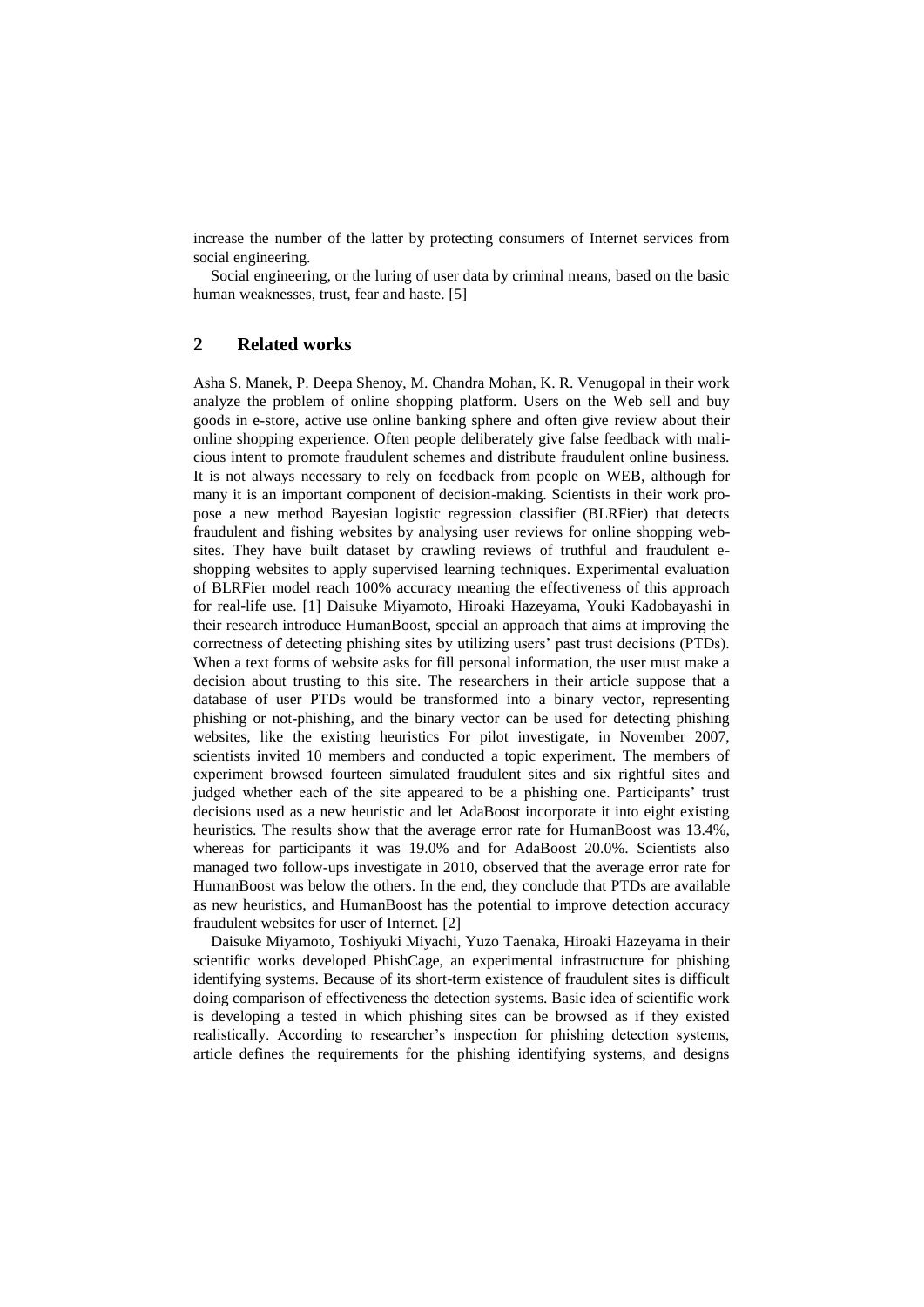PhishCage to according to these requirements. The experiment of PhishCage demonstrates designing algorithm for 121 fraudulent sites into the emulated Internet topology. Researchers confirm that phishing detection systems can obtain the realistic IP address and autonomous system number of the phishing sites in PhishCage, and few modifications enable the websites to work as if they are in the real Internet. Also, they analyzed the limitation of PhishCage, and discuss the expedience of emulation technique. [3]

## **3 Identification of fraudulent sites**



According to the Ukrainian Unified Interbank Association (UIA) of all fraudulent activities, 65% account for the use of the Internet and social engineering (see Fig. 1).

**Fig. 1.** Total fraud revenue (UAH million)

In the case of ATM fraud, banks sometimes compensate for losses, if they can be confirmed by facts. But in social engineering there are no grounds for compensation, because the client voluntarily discloses personal information or transfers money. Some initiative banks may block or require additional confirmation of funds transfer to accounts with suspicious status. But if the client has confirmed and completed the transaction, it will be difficult to return the money. At this time, the return is possible only if the fact of the crime has been acknowledged by the court. [6, 7]

That is why it is advisable to correctly identify whether a fraudulent transaction is taking place. The basic schemes of work of fraudulent sites are divided into copying / cloning of official sites and creation of sites with short term of existence (see Fig. 2).

Also, it is worth mentioning the methods of attracting customers to fraudulent sites. For this the fraudsters use all possible means. They include a variety of mailings (email, SMS, social networks, messengers ...) and advertising on various systems and sites, as well as printed flyers and even advertising on billboards. It is worth remembering how you got on a site, because clicking on a link — the easiest way, but not always the safest.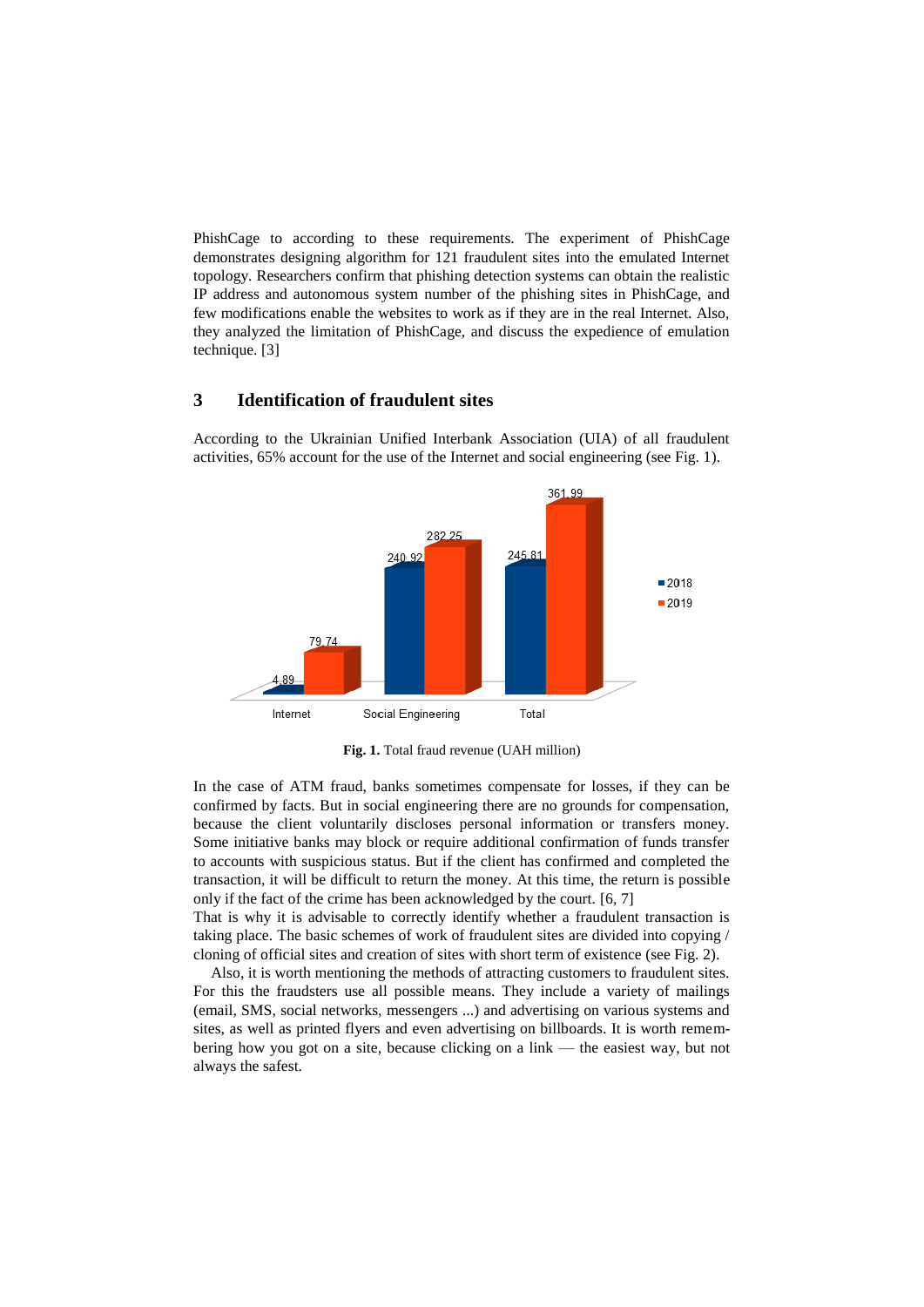Global informatization has also made possible to make fast payments via the Internet, make purchases, study and work online. About one million websites are created every day in the world. Among them, about 25% intended to deceive users to get their money or personal information (bank card numbers, usernames and passwords of accounts, compromising personal information for future blackmail).

The online environment is filled with sites that offer easy money, cheap online courses, incredible winnings, and other easy-to-enrich methods. According to statistics, about a third of such sites are fraudulent. Every half a minute on the Internet there is a new website which is designed for phishing money from its users. Fraud is the unlawful enrichment of site owners or the dishonest use of bank, passport or other personal information.



**Fig. 2.** The main directions of work of fraudulent sites

The main method of fraudulent schemes is to deceive users on the websites of giveaways or lotteries and online job offers. According to statistics compiled by Internet users, banks, their customers and the cyber police department, they account for most fraud cases. The fake online stores and study material suggestions are next in the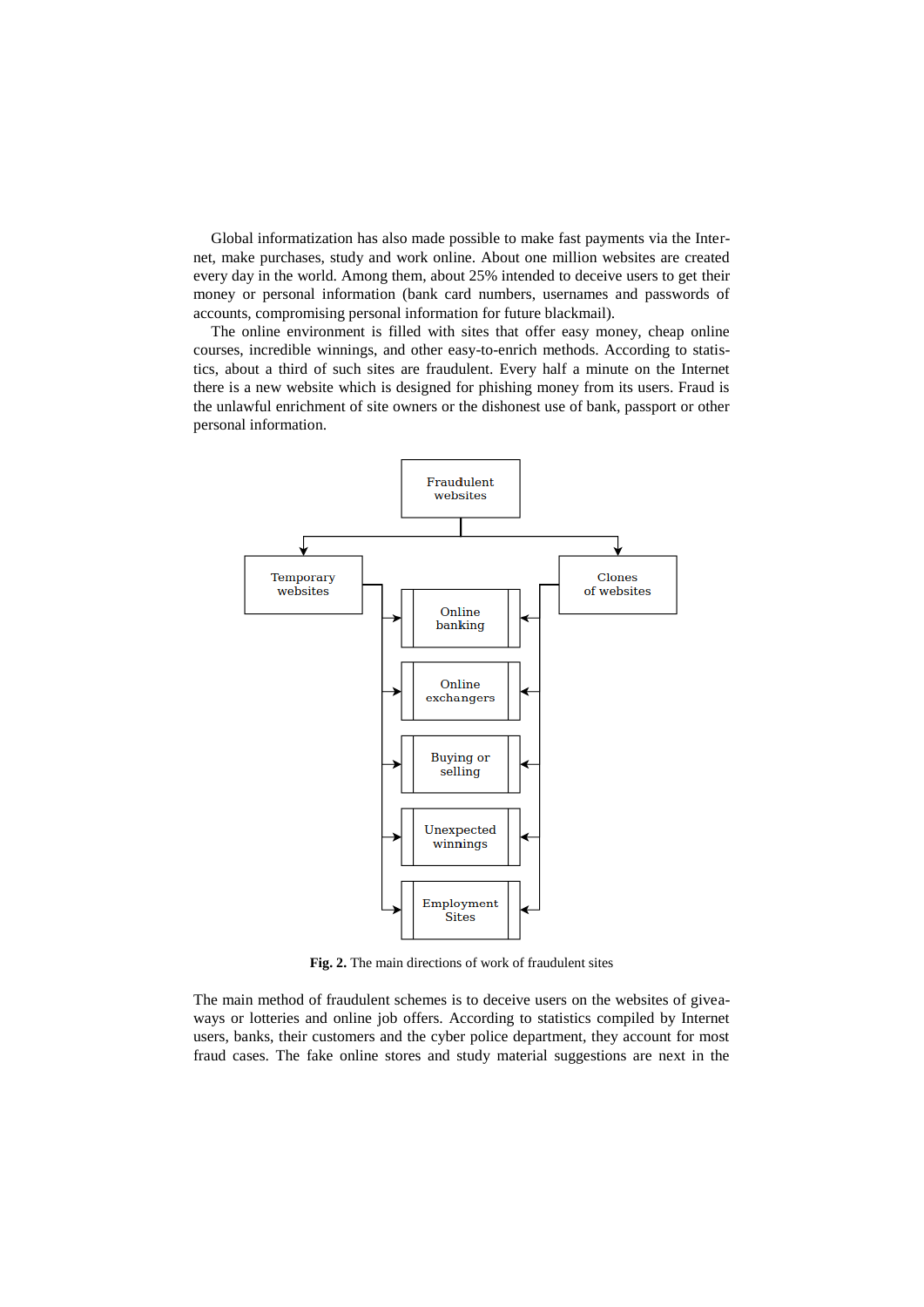ranking. A large share of fraudulent websites is those that offer to invest money in a business that should generate high profits (cryptocurrency, stocks and bonds, valuable materials, alternative fuel, etc.). Websites that offer poll money and have paid registration in most cases are also deceptive. In the post-Soviet space, another widely spread scheme for fraud is the offer of gambling. Quick loans on the Internet offer to pay a fee for the provision of a loan, but in the end, they do not provide any funds to their customers, receiving their money and bank data. Some sites promise users to pay compensation for medical expenses, subsidies, social benefits or tax payments. Such actions are aimed at obtaining passport and bank data for further enrichment of fraudsters. One type of online fraud is phishing. Under false pretenses invented by cybercriminals, individuals or entire organizations are forced to disclose incriminating and personal information. Often, this method of fraud is called "spearfishing" or phishing attacks. Data Breach and Incident Response (DBIR) in its report published the results of research that phishing was the main vector of attacks in 32% of all data leaks. Most often, this is in the form of emails with offers to confirm the registration of the account and a link to the site, which completely replicates the design of the original resources. This forces users to disclose personal information on their own.

One type of phishing is "farming". This is an attack by a malicious user to retrieve personal information by slightly changing the Domain Name System (DNS) address, but the site's interface remains the same as the original. This is to ensure that the user accepts the fake site for real and no doubt enters personal information.

Thorough checking of websites will help to circumvent the schemes of fraud on the Internet.

There are several methods to identify fraudulent websites:

- self-checking;
- check in databases of fraudulent sites;
- online verification services.

Fraudulent sites can be defined according to typical criteria. Users do not need to connect their browser extensions or check sites using special services. It is possible to determine the authenticity of the site yourself if you know some indicators.[4]

*Attendance.* By the number of visitors to a website over a period, you can conclude that it is safe for the user. Many sites install meters on their pages. Also, you can check attendance yourself using plugins such as Liveinternet or Similarweb.

*Website reputation and reviews.* You can check a fraudulent site by searching the Internet (search engines) for information about it. If there are no reviews about the web resource, or they are negative, or there is no information at all — this is a sign of a fraudulent site. To check the reputation of websites, there is a popular extension of "The Web of Trust". This is a rating tool that helps you make informed decisions about whether to trust a site when searching, purchasing products, or browsing online. "The Web of Trust" is based on the approach of the so-called "crowdsourcing". Many users evaluate the site by sharing their experiences. This approach helps to prevent the risky and threatening occurrence that exist in real time online.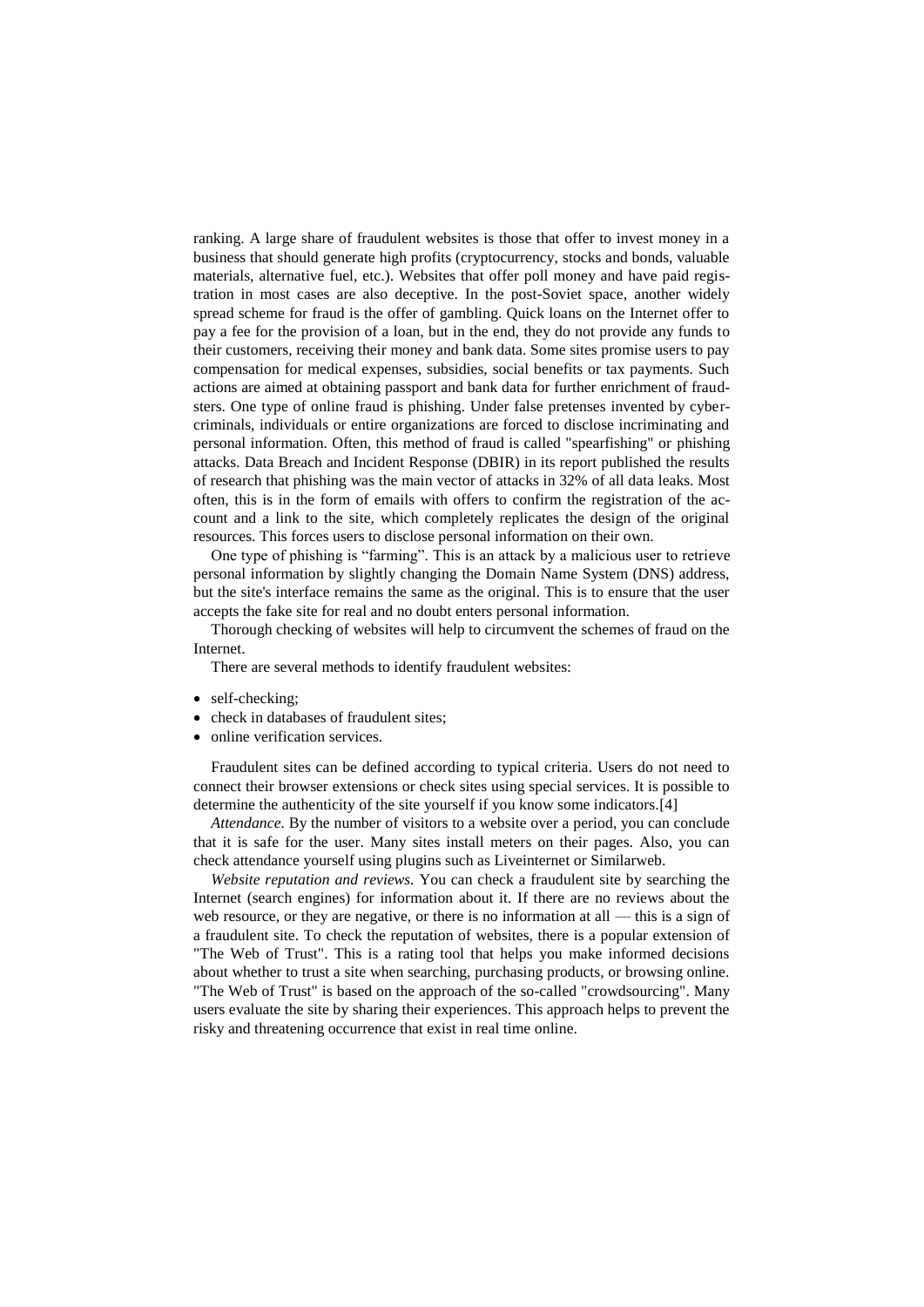*Feedback.* A form on a website where users can write to site administrators and specify email. In most cases, fraudulent sites do not install such forms on their pages or respond to such hits.

*Date of creation.* The longer operates the site, the less likely fraudulent acts on it. After committing a scam, sites cease to exist, or moving to another domain. This is to ensure that users do not have time to complain. Some websites independently indicate the date of creation (placing information in the footer). You can check the date the web resource was created by entering in the search bar: whois.com/whois/ site name.

*Inaccurate, illiterate content.* Text content plays an important role in the functionality of the site. Professional websites hire content managers, copywriters, and they competently and structurally present information on the resource. Sites that are intended to deceive users are filled by amateur or scammers themselves. Therefore, the content on them contains a lot of inaccuracies and errors. Image and video content on fraudulent sites are not original but copied (for example, commercials, logos of wellknown brands, etc.). Often, scammers use the logos of popular banks and payment systems to trick people and making money for fictitious services. But nonprofessionals do this carelessly and the user may notice the erroneous location of the graphics and video content and understand that this site is fraudulent. Frequent transitions to other domains and creation of new sites require a transfer of content, which also leads to inaccuracies and illiteracy of the content.

*The presence of analogues in social networks.* Most successful sites are featured on well-known social networks (Facebook, Instagram, Twitter). The official pages of the social networking profiles indicate the link to the corresponding site. Developers of fraudulent sites usually do not create analogue pages on social networks.

*Domain.* Unreliable sites rarely use national domains. For owner fraudulent websites It is difficult and unprofitable to pay for the short-term existence of a national domain.

*Contact Information.* In order to identify the authenticity of the site it is necessary to check the actual address and telephone numbers indicated on the contact information.

*Payment systems.* It is necessary checking the payment system options accepted by the customer. Traditionally, fraudulent sites do not have a payment card acceptance system. The most commonly used option is the payment in virtual currency, the registration of which may allow fraudulent actions, because it does not verify the authenticity of the data of the payee.

*Website address.* On fraudulent sites that aim to steal user login and password data, the layout of the interface is fully consistent with the original site. If such a site is visited by an uninitiated user, it may accept the original site and log in. Accordingly, leave in text form username and password, which can be used by fraudsters. This type of websites can be distinguished from the original at the site address where there must be a mismatch with the real site.

Specialized databases provide instant web site verification. They are filled with lists of dangerous sites and information about them (see Table 1).

*Ukrainian Interbank Payment Systems Member Association "EMA".* The fraudulent site database is the result of daily monitoring conducted by the Association's ex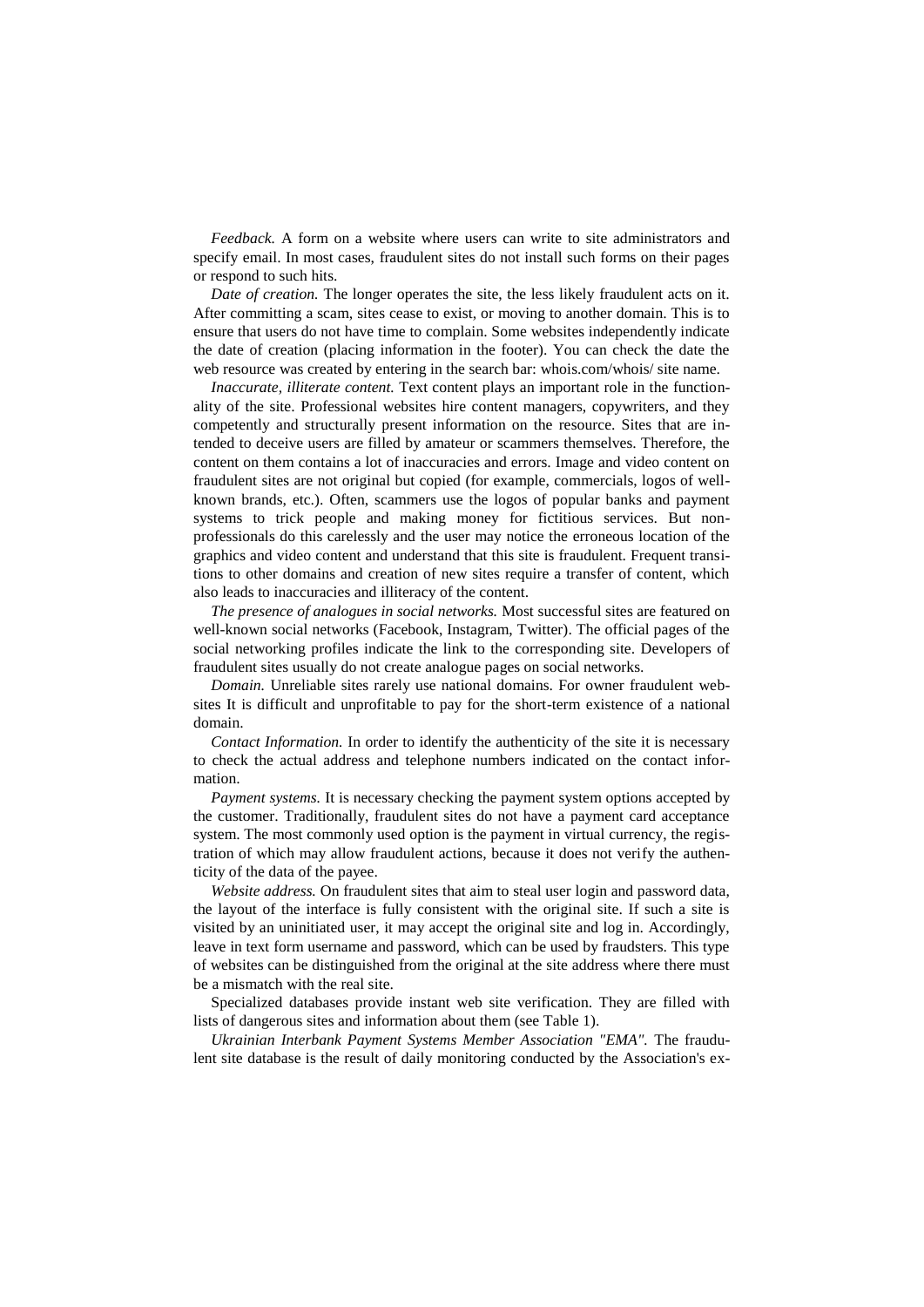perts, as well as information from bank security services, payment services, cyber police and verified information left by users through the "Report Incident" functionality. If users encounter payment fraud, then this information can be left here, which will be reviewed, verified and used to prevent future fraud incidents. User fills out a simple form. Indicates whether there is a suspicion of misconduct, whether it has already been harmed, the type of fraud and the address of the suspected site.

**Table 1.** Databases of fraudulent websites.

| Database Name                              | Address (URL)                              |
|--------------------------------------------|--------------------------------------------|
| Ukrainian Interbank Payment Systems Member | https://www.ema.com.ua/ [8]                |
| Association "EMA"                          |                                            |
| Malware Domain List                        | https://www.malwaredomainlist.com/ [9]     |
| Cyber police blacklist                     | https://cyberpolice.gov.ua/stopfraud/ [10] |
| Phishtank                                  | https://phishtank.com/ [11]                |

There are two ways to check if a site is dangerous using the EMA database: a user can view the blacklist or enter the site address in a text form and immediately retrieve the result of the check. In addition to the BlackList EMA, the site has a WhiteList — a list of tried and trusted payment services.

*Malware Domain List.* — list of fraudulent websites with the specified information: Date (UTC), Domain, IP, Reverse Lookup, Description, ASN and the country of creation of the site. There is a function of sorting by these indicators.

*Cyber police blacklist.* The project was created for the implementation of the state policy in the field of combating cybercrime, informing the population about the emergence of new cybercriminals, introducing software for the systematization of cyber accidents. On the site you can check the information by parameters: bank card number, phone or sitelink.

*Phishtank.* A free website where anyone can send, verify, track and share phishing data. Users must register on a site to report a suspected phish. A feature of the database is that it is possible to check not only sitelinks but also suspected email addresses. You can also find a lot of useful information about online phishing on the Phishtank website.

If required to enter your personal information — such as credit card number, social security number, account number or password on unfamiliar sites, they should immediately be checked for fraud. One or more popular and most effective online services can be used for verification. [13]

Online fraudulent website verification services.

- Check website status with *Google Safe Browsing* a service developed by the Google security team to detect unsafe websites on the web and alert users and webmasters of potential harm. The service is installed and effectively protects about three million devices (computers, phones) worldwide.
- *Webmoney Advisor* to check online exchangers and payment sites. The developers of the largest payment system have developed their own algorithm for checking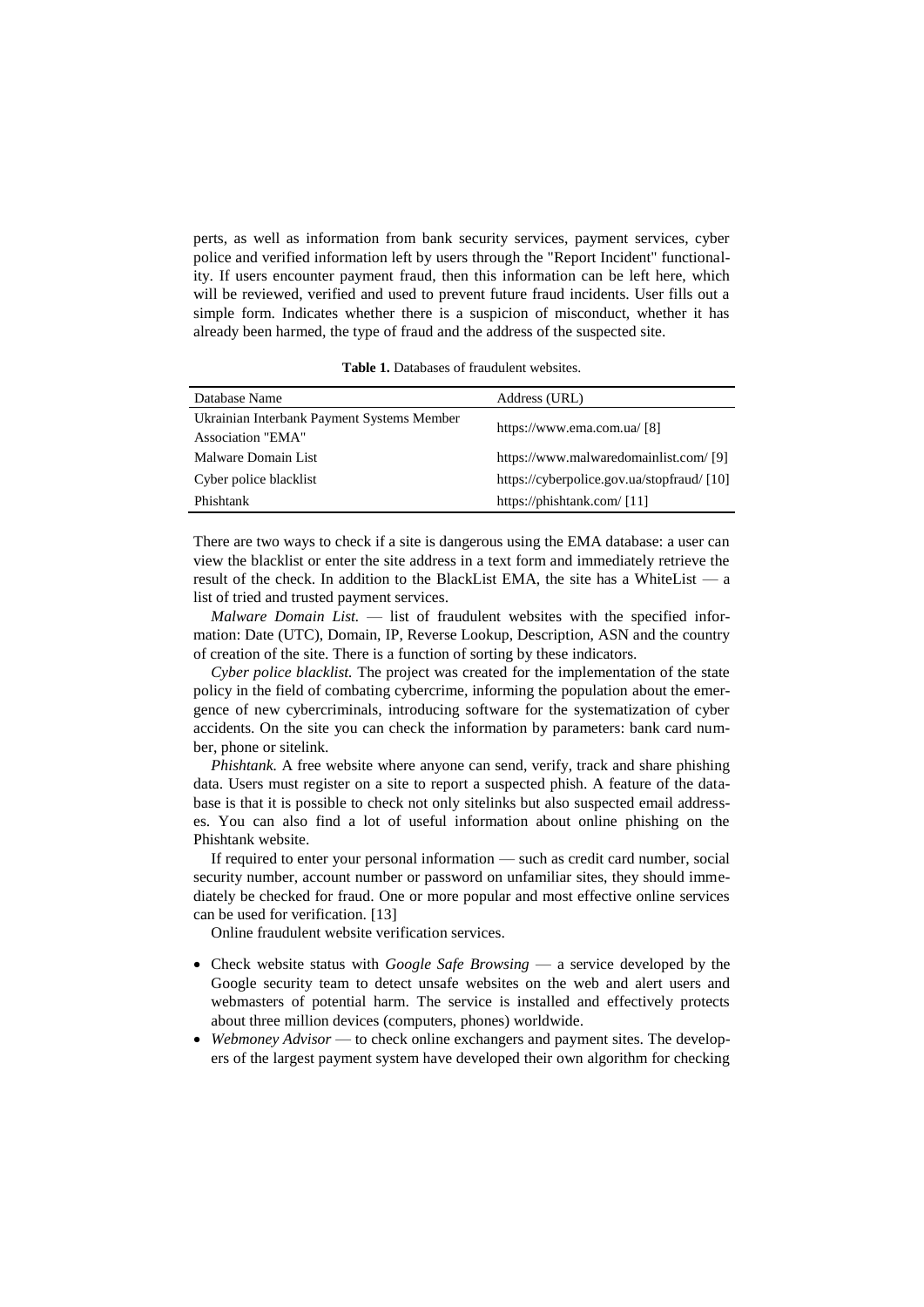websites and pages. Real feedback is analyzed to determine if it is a reliable or fraudulent resource. To check online for fraudulent websites, you must enter a URL on the Webmoney Advisor page and wait for the review to complete. In the end, the service will provide traffic statistics, the ability to use the currency of the Webmoney system, the rating of positive and negative user estimation. You can leave your own review and evaluation of the website. This increases the likelihood of preventing unauthorized access to user data worldwide. You can connect a browser plugin that allows you to get the reputation of the site you visit, whether it accepts WebMoney and other information in one click.

- *URLVoid*  free service that allows users to scan a website to help detect malware, phishing, and fraud threats. The URLVoid has collected data on fraudulent websites over the last ten years. In total service have analyzed more than sixty million unique websites.
- *Unmask Parasites* is an easy-to-use website security service that helps expose hidden\_illicit (parasites) content that hackers insert into high-quality web pages using various security gaps.
- *Virustotal* is an online service that analyze suspicious files and facilitates the rapid detection of viruses, worms, Trojans and all types of malware in real time. Allows scanning sites URLs or download files (up to 550 Mb in size) from your computer for verification. It uses more than seventy antivirus systems and automatically updates its virus databases.
- *Dr.Web LinkChecker* is a free plugin for Chrome, Firefox and Opera browsers. It automatically checks the links navigated by the user and the download files. Instantly detects modified links and checks links for scripts and frames. Also blocks ads on web pages.
- *Avast Online Security* is a browser extension for phishing protection on the Internet. Check pages that a user visits and warns of potential danger. In addition, the program issues a notification if on the Internet is tracking user activity.
- *Is It Hacked?* Performs several website checks and monitor the blacklists in real time. Check websites built in all programming languages (PHP, .NET, Java, Ruby, Scala, Erlang, GO, C#, Python etc).
- *WHOIS*. This is a resource that provides domain registration information and who is the hosting provider. This service will be useful for those users who have already been the victims of fraudulent activity on the Internet and who want to find the perpetrator. When you find out who exactly supports the site, you can write to the hosting provider and get information about the fraudster. Data will be provided subject to proof of fraud.
- *Trustorg.com* or *"Trust in the Web"* is a service designed to identify fraudulent websites and determine the level of Internet users' trust in websites. It is very easy to use the service; it is enough to enter the domain of the site in the form of verification and review the results. "Trust on the Web" shows time of existence of the domain, location of IP-address, unique rating of trust, reputation of the site. The analysis is based on the integrated use of reliable verification technologies. In particular, the Yandex Directory, Web Of Trust, Safe Browsing. Users will also be able to see the site owner's registered phone number and office address. In addi-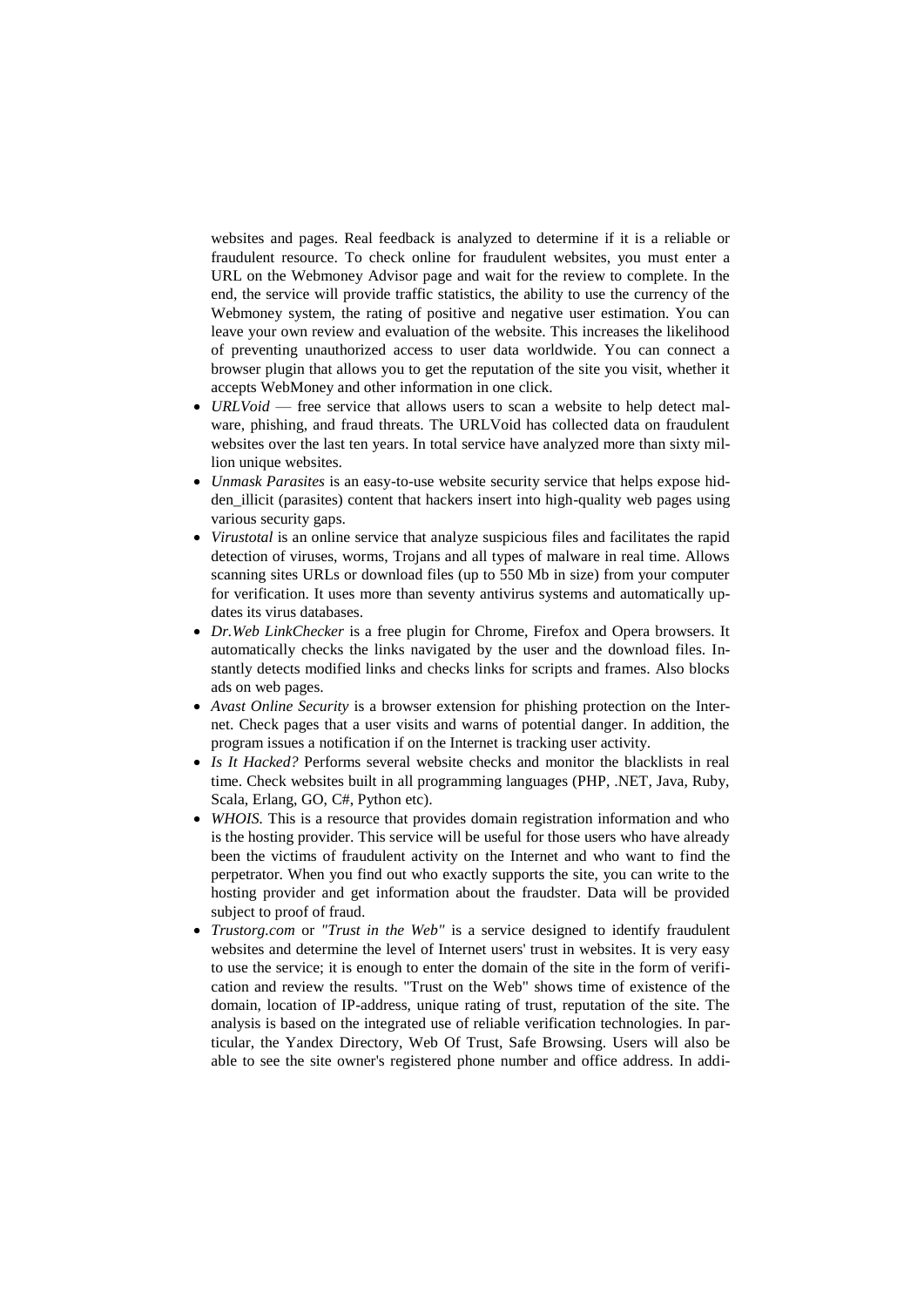tion, you can register on the site of the service, which will allow you to leave comments on sites and change their level of trust.

 *Web of Trust* is an extension for web browsers, an international site verification service. Protects users from phishing, dangerous software, viruses. Issues a security warning message if a user navigates to a suspicious page. You can also view the reputation of the site yourself through the extension icon. The WoT database contains over one million sites from popular providers.

## **4 Results**

After conducting the research on the identifying of fraudulent sites (Fig. 3), we can be concluded that the progress of fraudulent methods is proportional to the level of its detection.



**Fig. 3.** Percentage of recognized fraudulent sites

The illegal site gets into the databases of fraudulent websites and online fraudulent website verification services very late, since the services themselves are not quick to find them, and users rarely report such cases. More often, an appeal gets to banking institutions (if an unlawful financial transaction has been committed) and to mobile operators (if a phone number has been "stolen"), which, in turn, report to the relevant authorities only after a repeated number of such appeals.

Accordingly, the method of using databases of fraudulent websites reduces the opportunity to get trapped by scammers by 30-35%. If you use the methods of visual identification and analysis of the site – this reduces the probability of 30-50%.

Such a large gap is related to that fact that not all users of the global network are able to independently evaluate the truth of the website only through the analysis of visual information and content. In general, if you use all the methods proposed, you can reduce the number of people affected by fraudulent sites by 51-67%.